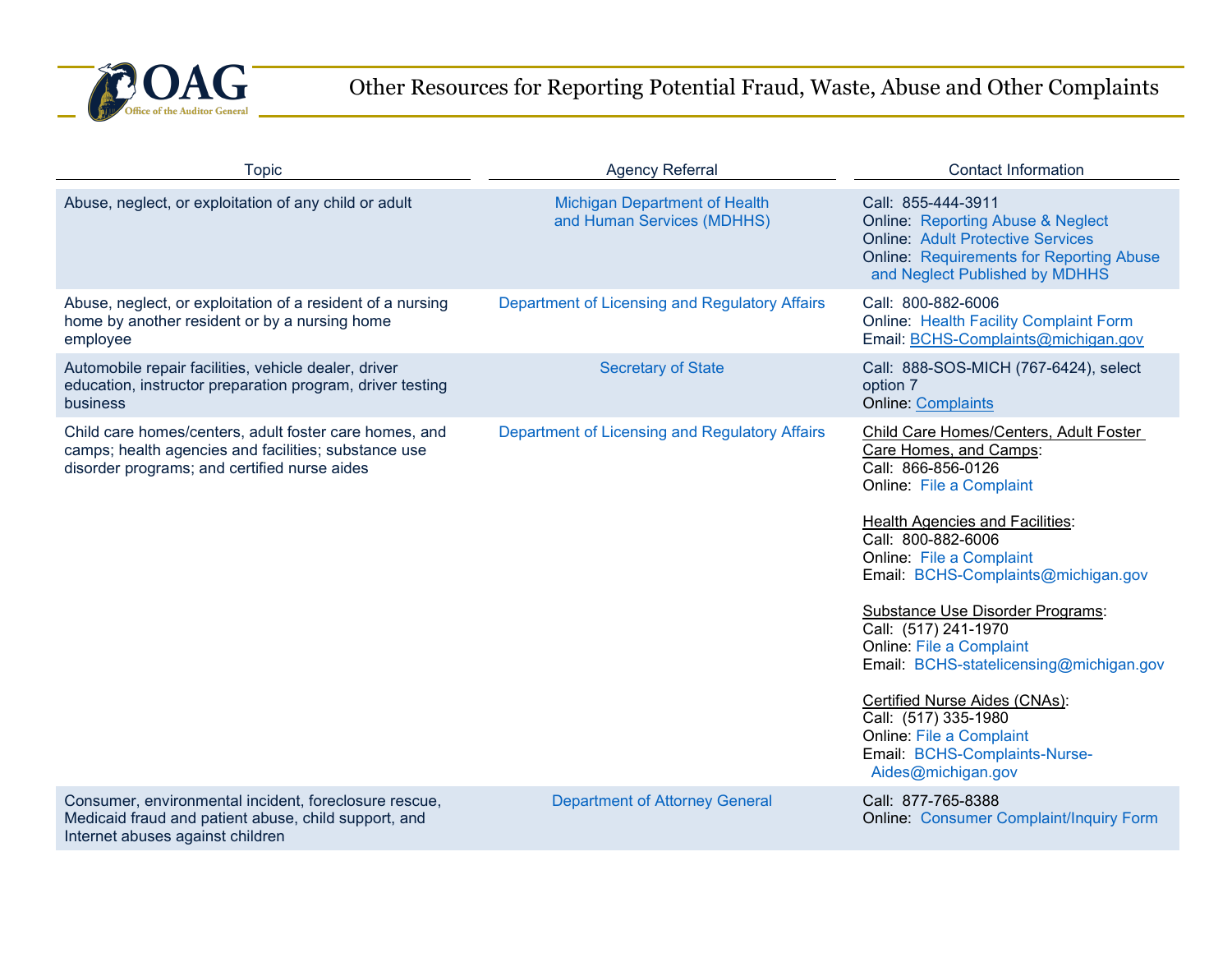| <b>Topic</b>                                                                                                                                                                              | <b>Agency Referral</b>                                                | <b>Contact Information</b>                                                                                                         |
|-------------------------------------------------------------------------------------------------------------------------------------------------------------------------------------------|-----------------------------------------------------------------------|------------------------------------------------------------------------------------------------------------------------------------|
| Discrimination based on race, color, religion, national<br>origin, gender, age, marital status, height, weight,<br>disability, arrest record, and other protected categories              | <b>Department of Civil Rights</b>                                     | Call: 800-482-3604<br><b>Online: Complaint Form</b><br>Email: MDCRServiceCenter@michigan.gov                                       |
| Driver's license, State I.D., vehicle registration, license<br>plate, and any other improper or suspicious activity<br>involving any Department of State documents or<br>programs         | <b>Department of State</b><br><b>Office of Investigative Services</b> | Call: 844-372-8356<br>Email: SOS-OIS@michigan.gov                                                                                  |
| Environmental emergency                                                                                                                                                                   | <b>Department of Environmental Quality</b>                            | Call: 800-292-4706<br><b>Online: Pollution Emergency Alerting</b><br><b>System (PEAS) Information</b>                              |
| Fair housing, other Housing Development Authority<br>programs                                                                                                                             | <b>Michigan State Housing Development</b><br><b>Authority (MSHDA)</b> | Call: (517) 335-9953<br><b>Online: Fraud Complaint Form</b><br>Email: MSHDA-<br>programcompliance@michigan.gov                     |
| Health facility complaint                                                                                                                                                                 | Department of Licensing and Regulatory Affairs                        | Call: 800-882-6006<br><b>Online: Health License Complaint</b><br>Application                                                       |
| Health care fraud                                                                                                                                                                         | <b>Department of Attorney General</b>                                 | <b>Online: Medicaid Fraud Complaint Form</b><br><b>Online: Patient Abuse Complaint Form</b><br>Email: hcf@michigan.gov             |
| Identity theft                                                                                                                                                                            | Michigan Department of State Police (MSP)                             | Call: East Team - (734) 525-4166<br>Call: West Team - (269) 337-4051<br><b>Online: Identity Theft Victim Action Steps</b>          |
| Illegal Gambling or Suspicious Gambling Activity                                                                                                                                          | <b>Michigan Gaming Control Board</b>                                  | Call: 888-314-2682<br><b>Online: Report Illegal or Suspicious</b><br><b>Gambling Activity</b><br>Email: MiGamblingTip@michigan.gov |
| Insurance, banking, credit union, mortgage, and other<br>consumer financial products                                                                                                      | Department of Insurance and<br><b>Financial Services</b>              | <b>Online: DIFS Consumer Complaint Form</b>                                                                                        |
| Licensed professionals (appraisal management<br>companies, barber shops, collection agencies, CPA<br>firms, funeral homes, real estate appraisers/brokers,<br>residential builders, etc.) | Department of Licensing and Regulatory Affairs                        | Online: File a Complaint                                                                                                           |
| Long-term care facilities (nursing homes, homes for the<br>aged, and adult foster care facilities)                                                                                        | Michigan Long Term Care Ombudsman<br>Program                          | Call: 866-485-9393<br>Email: MLTCOP@meji.org                                                                                       |
| Medicaid fraud                                                                                                                                                                            | <b>Michigan Department of Health</b><br>and Human Services            | Call: 855-MI-FRAUD (643-7283)<br><b>Online: Medicaid Fraud and Abuse Online</b><br><b>Complaint Form</b>                           |